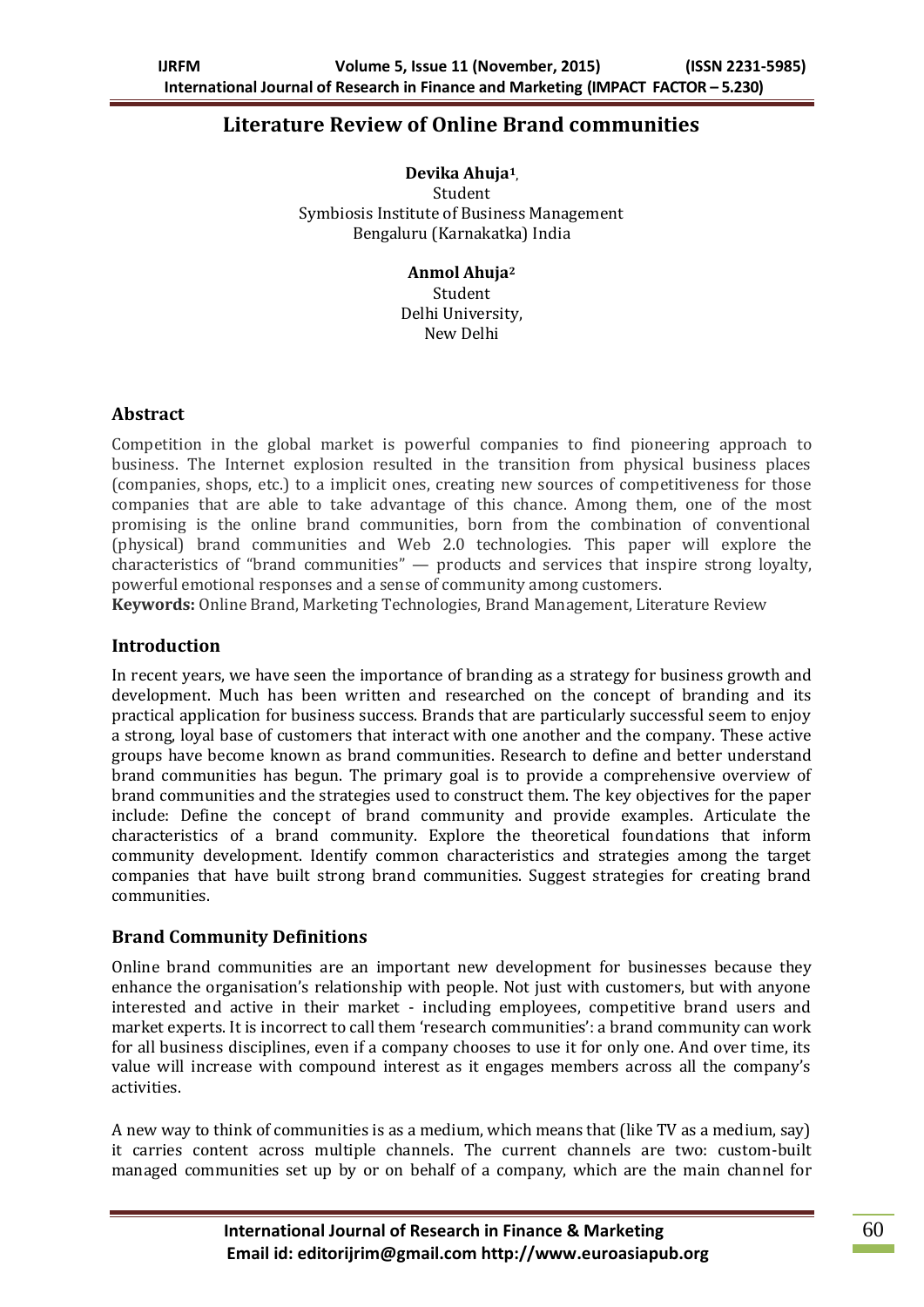research agencies and consumer insight departments; and existing open communities such as Facebook, accessed by businesses. Like all media, brand communities should be regarded as a permanent resource, which means that they are a major commitment, so it's important to understand how they work in order that there is a clear discipline for using them successfully.

The difference between a brand community and a panel is that members are allowed to have conversations of their own, on topics of their own choosing, with whoever they like, when they like – just as in real-life communities. This leads to a shift in the conventional business model of stimulus-response to a new model of stimulus-stimulus, where a more engaged community member gives the company fresh stimulus to move forwards.

A brand community was defined in 2001 by Albert Muniz Jr. and Thomas C. O'Guinn as '"a specialized, non-geographically bound community, based on a structured set of social relations among admirers of a brand." The authors propose three key characteristics of a brand community: shared consciousness, rituals and traditions, and a sense of moral responsibility.

Building a brand community is not an easy task, but it's seriously benficial if companies can cultivate this relationship within a marketing strategy. This is because community members are generally more passionate and loyal, and very often become brand ambassadors: they defend the brand, represent the brand and in the long term, become a partner of the brand. However, in order to build a brand community, the company needs to have a real personality and communicate its values so that the members of the group can identify themselves.

Kanamori and Kimura (2003) have studied net communities and their role in brand marketing. They identified the following characteristics of net communities: Asynchronous language communication. Anonymity among members. Emphasis on comments stemming from consumer experiences. Sense of volunteerism to help members in need. Autonomous interaction among members with respect to consumption of goods. Kanamori and Kimura define three general types of net communities based on their purpose: Information access - Accessed for the purpose of gathering information. Consummatory - Facilitate exchanges among community members. Creative - Accessed to create value such as new products and ideas.

They go on to further categorize two themes among net communities. The category community is formed around specific lifestyle themes and product categories. The brand community adopts a specific brand as its theme with membership drawn mainly from supporters of the brand.

# **Brand Community Examples**

Digital breakthroughs are making it increasingly easy for brands to communicate directly with end users. To encourage two-way communication, many brands are going to social media to talk directly with users. However, if your brand wants to diversify its communication strategy, build a virtual community. Here are five examples of strategies for building a powerful branded community from successful digital communities.

**1. Reddit.** Reddit is one of the most powerful communities on the Internet, in large part because it [empowers and leverages its users.](http://www.reddit.com/about/) It provides you with the opportunity to build and scale your community by utilizing trusted users.

2. **Doug.** People are naturally competitive and love to be recognized for their time and effort. Doug understands that and aims to reward users for participating and engaging with the brand. Users are awarded points for submitting, commenting and sharing content.

3. **Fark.** One of the more difficult tasks when building an online community is keeping the message relevant. While building a large, engaged community is great, if you do not stay in line with the brand's voice, your message will be lost. Fark is a great example of a community that has been able to maintain a cohesive identity as it's grown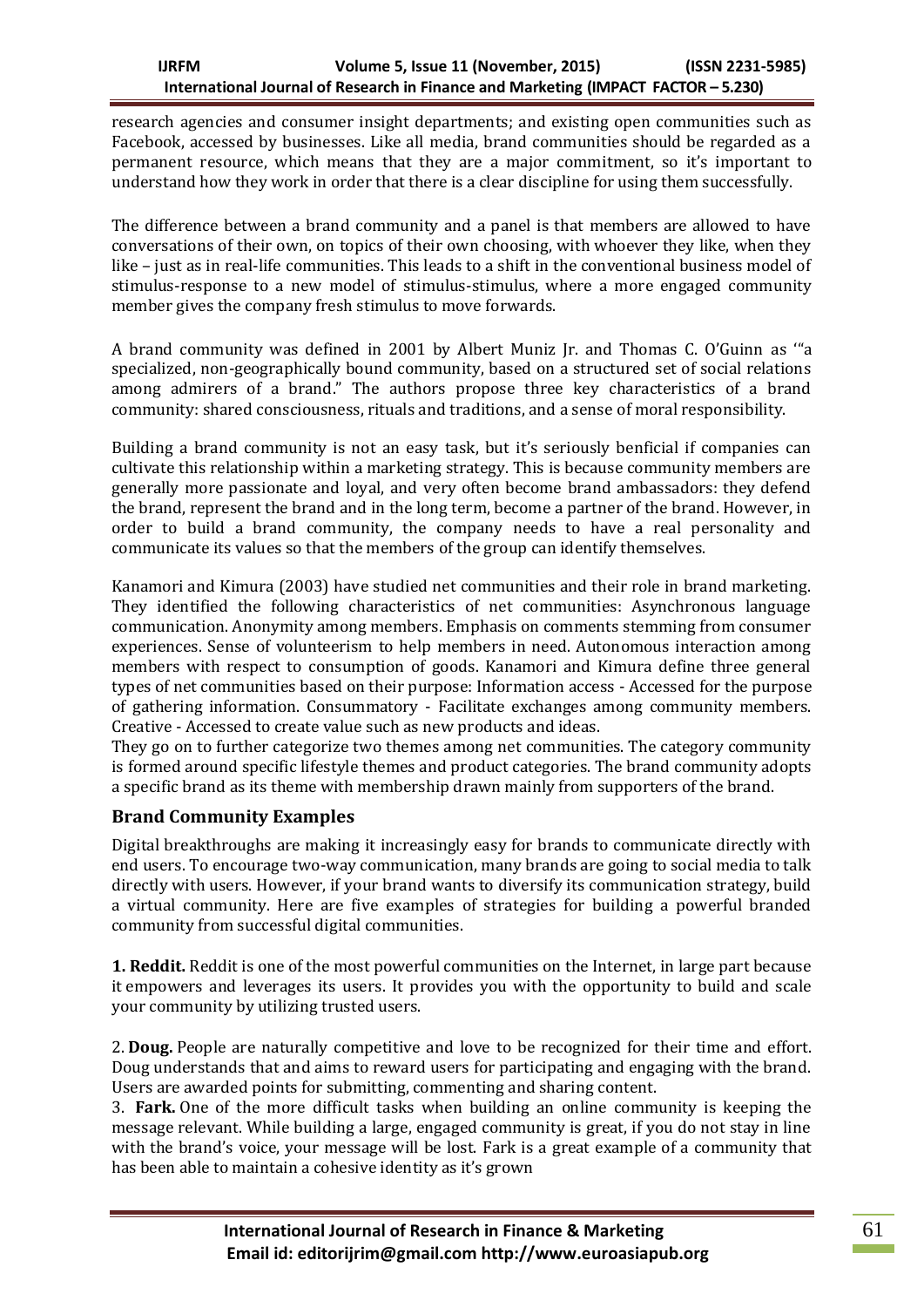**4. ChaCha.** Successful communities rely on two-way interactions, so be sure you are talking with, and not at, your community. One of the best ways to achieve this is with an open forum, or question/answer, element. Providing the opportunity for questions and answers build brand credibility.

**5. Buzzfeed**. Buzzfeed has built an incubator community that relies on user generated content. Allowing a platform for users to [contribute original content](http://www.buzzfeed.com/community/about) to the brand minimizes the time and money Buzzfeed has to spend on generating content internally.

One-way communication between brands and users is an outdated digital strategy. People have opinions and questions they want heard. If you are not providing a platform to fulfill this communication need, you can bet a competitor is. If your brand is considering building a digital community, then you need to take heed of the proven tips above.

# **Brand Community Characteristics**

### **Niche Brands**

Most are niche companies rather than mass-market leaders, e.g. Apple vs. Microsoft, Vans vs. Nike, Porsche vs. BMW. People have a tendency to support an underdog struggling against corporate giants. It is less common to see people associate with market leaders By staking out a specific niche, the process of identification with consumers is made easier. Van's is a good example since their market niche is the skateboard community. By targeting a specific demographic group, they are essentially looking to create a brand community as their primary marketing strategy.

#### **Visible Leaders**

Company founders are identified and known and are often an important part of the organization as opposed to corporate officers and directors. There is usually a personal sense of connection to the company founders. . Since a community relies on personal connections and sense of identification with the brand, this is enhanced when there is a chief personality representing the organization.

#### **Humble Roots**

Most started as small ventures or home businesses rather than well-financed corporate ventures. Apple Computer got started in Steve Jobs' garage. While many large corporations do start as small ventures there seems to be a stronger connection to the early days of the company within the brand communities. This may be due to the emphasis on mythology and history that binds the community together.

### **Product Focus**

The focus of a brand community is typically on a specific product or service rather than a conglomeration of brands and business units. I know of no brand community associated with a multinational conglomerate such as General Electric or Panasonic. The brand is really the essential ingredient in stimulating the development of a community. The brand can be a specific product or can represent the entire company. In Apple's case there is a common denominator of computing that underlies all of its hardware and software products. The company is perceived as a provider of tools to enhance the computing experience, especially in the creative arts. Having a strong brand is an essential foundation for the construction of a brand community. The brand unites members who may otherwise have very different interests and backgrounds

#### **Loyal Customers**

One question that arises here is what comes first, the brand or the community? There are examples of companies attracting a strong following in their nascent periods. The makers of Endnote, a popular footnote software program had a loyal following within the academic community, spread mainly by word-of-mouth, prior to releasing the product commercially. It does not seem to be necessary to build a significant brand in 19 the market place in order to attract a community of consumers. If the promise of the brand is attractive and if it delivers on this promise to the early adopters, community development may follow. What is essential is